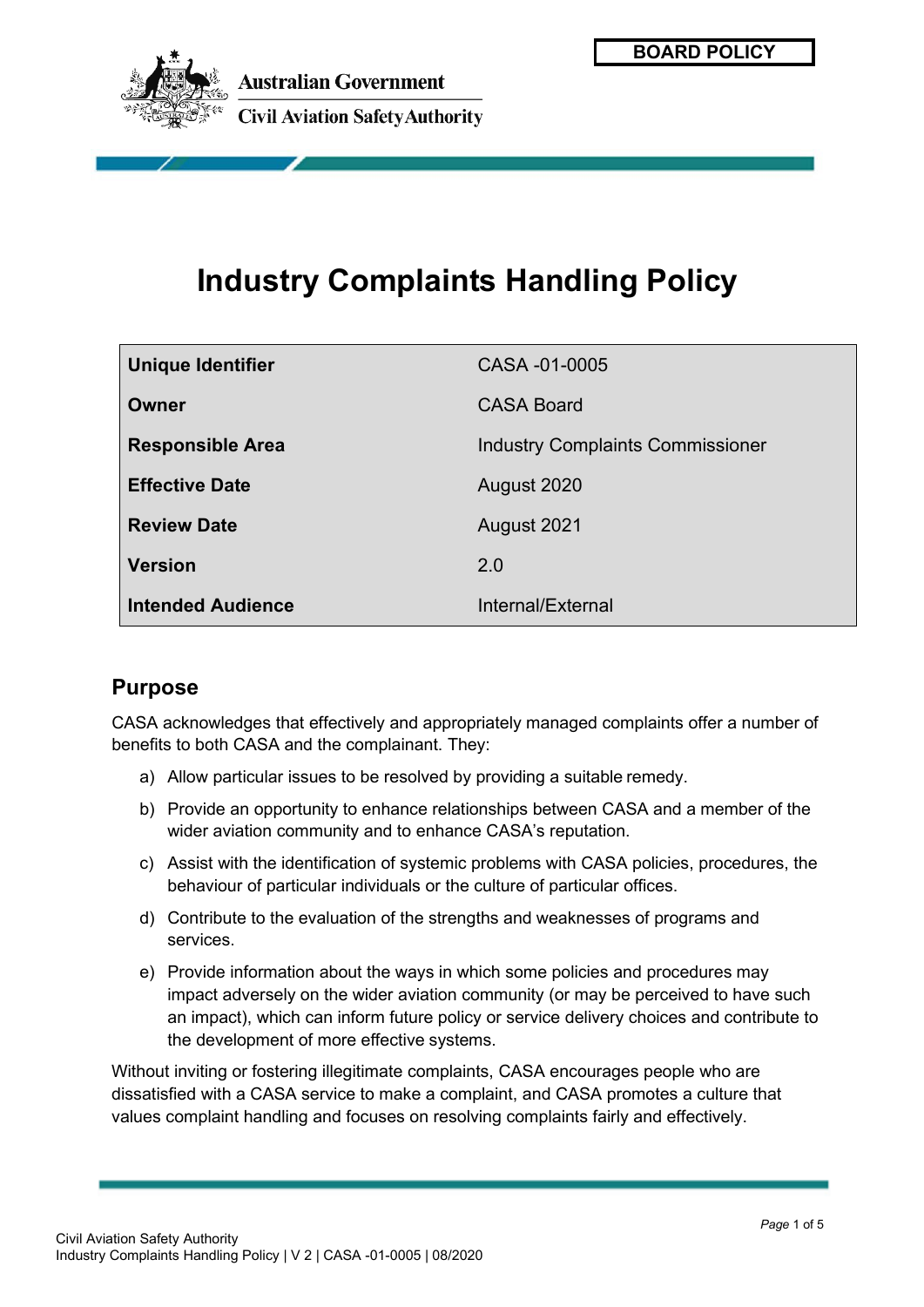

This policy outlines the principles under which complaints made to CASA are managed, bearing in mind in most instances such complaints are referred to the Industry Complaints Commissioner for review.

## **Applies to**

This policy applies to the management and resolution of complaints received by CASA from members of the wider aviation community. It does *not* apply to complaints about:

- a) decisions of CASA staff or delegates which are subject to review by the Administrative Appeals Tribunal (the AAT) or the Federal Court
- b) matters which have already been considered by the AAT or Federal Court
- c) matters which are currently the subject of an investigation under Part IIIA of the Civil Aviation Act or by a law enforcement agency
- d) complaints about the conduct of a member of the CASA Board (those complaints are managed by the Chair of the Board or the Minister)
- e) complaints in which the complainant does not have a legitimate or sufficient interest or that are frivolous, vexatious or have not been made in good faith
- f) complaints which allege that there has been a contravention of the:
	- a) CASA Code of Conduct
	- b) Commonwealth Fraud Control Guidelines
	- c) CASA Fraud Control Policy
	- d) a provision of Commonwealth, State or Territory law.

These complaints must be referred to CASA's People and Culture branch.

This policy applies to complaints where the complainant became aware of the incident or incidents giving rise to the complaint within the previous 12 months. As a general rule, complaints that are over 12 months old are not investigated.

It is open to the Manager of the relevant Branch to decide to investigate a complaint where the complainant became aware of the cause of the complaint more than 12 months earlier, however there should normally be compelling reasons to do so. An example would be where the pattern of behaviour commenced more than 12 months ago and continued until more recent times, or the ramifications of the behaviour were not realised until more recently.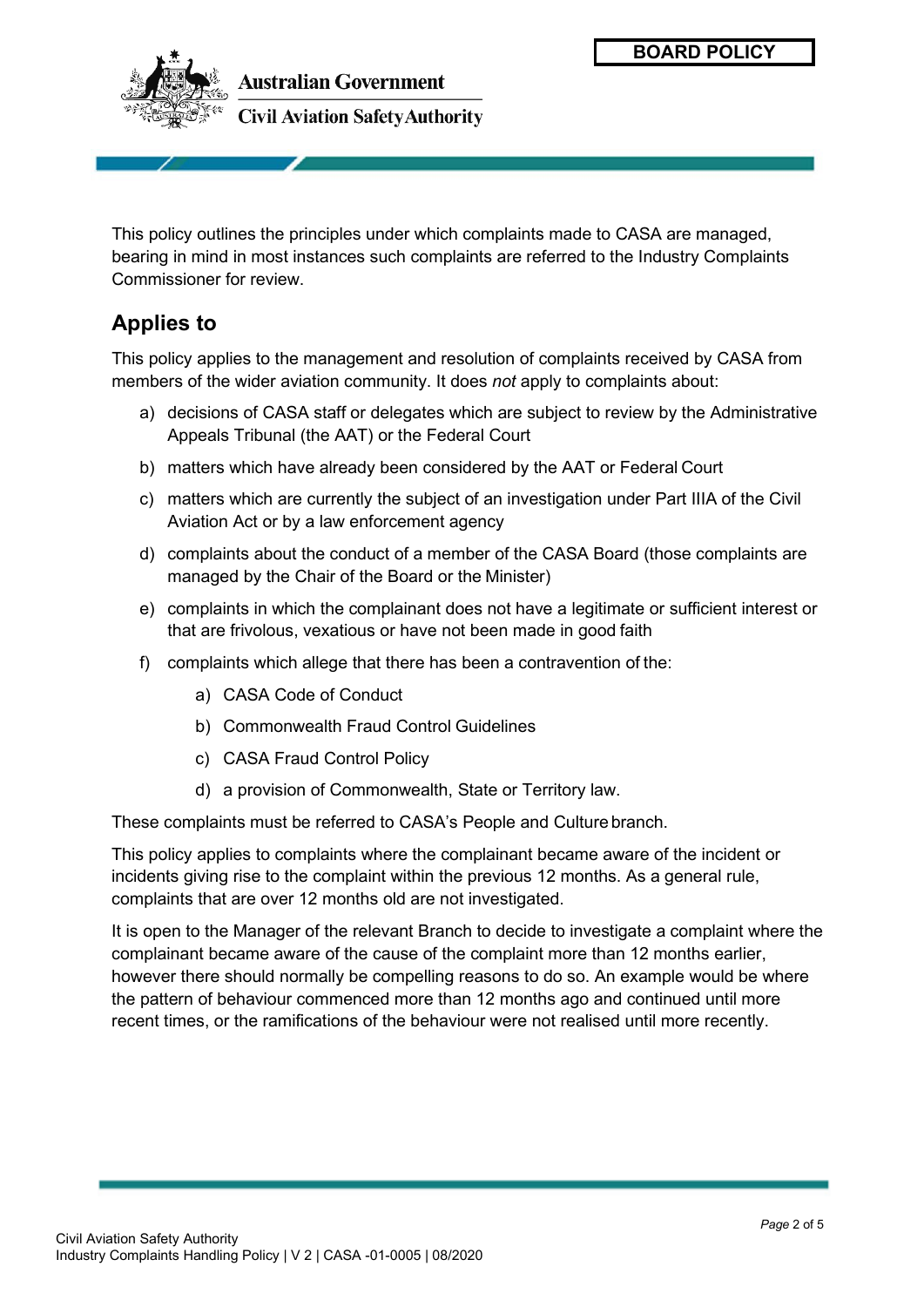

**Australian Government Civil Aviation Safety Authority** 

## **Policy**

#### **a) The complaint investigation is confidential**

Complainants have a right to expect that their complaint will be managed confidentially.

Persons involved in handling a complaint must comply with the requirements of the *Privacy Act 1988* that relate to the collection, storage, use and disclosure of personal information.

Complaints usually have no relevance to or impact on regulatory decisions that are taken by CASA officers or delegates. In order to reduce the opportunity for the fact of a complaint to improperly influence those decisions, and in order to ensure that the requirements of the Privacy Act are observed, access to complaint handling information - in EICMS, RMS or any other database - must be restricted to those who 'need to know' and must not be disclosed to other staff. Reporting on complaints must not include details that allow the identification of the complainant.

CASA accepts anonymous complaints, even though this can make investigation and the development of an appropriate resolution more difficult. Anonymous complainants should be asked how they want to be advised of the outcome of the complaint.

Note that the confidentiality of a complainant in relation to serious safety-related matters may not be able to be preserved in certain cases. Also, it is often possible that in the process of undertaking an investigation, the identity of the complainant may unavoidably become apparent. Where this is likely to occur, the complainant should be advised accordingly before an investigation commences.

Particular care needs to be taken to maintain the privacy of the complainant when making inquiries of third parties in relation to a complaint.

#### **b) The complaint investigation is transparent**

The complaint investigation process should be explained to the complainant when the complaint is received, and the name and contact details of the person undertaking the investigation should be provided to them.

Where the investigation takes longer than expected, progress reports should be provided. These can take the form of a brief telephone conversation, properly documented.

Where the complainant remains dissatisfied at the end of the process, and where appropriate, the complainant can be advised that they may escalate their complaint to the ICC.

#### **1. Accessibility**

There are three elements to the accessibility of CASA's complaint handling system: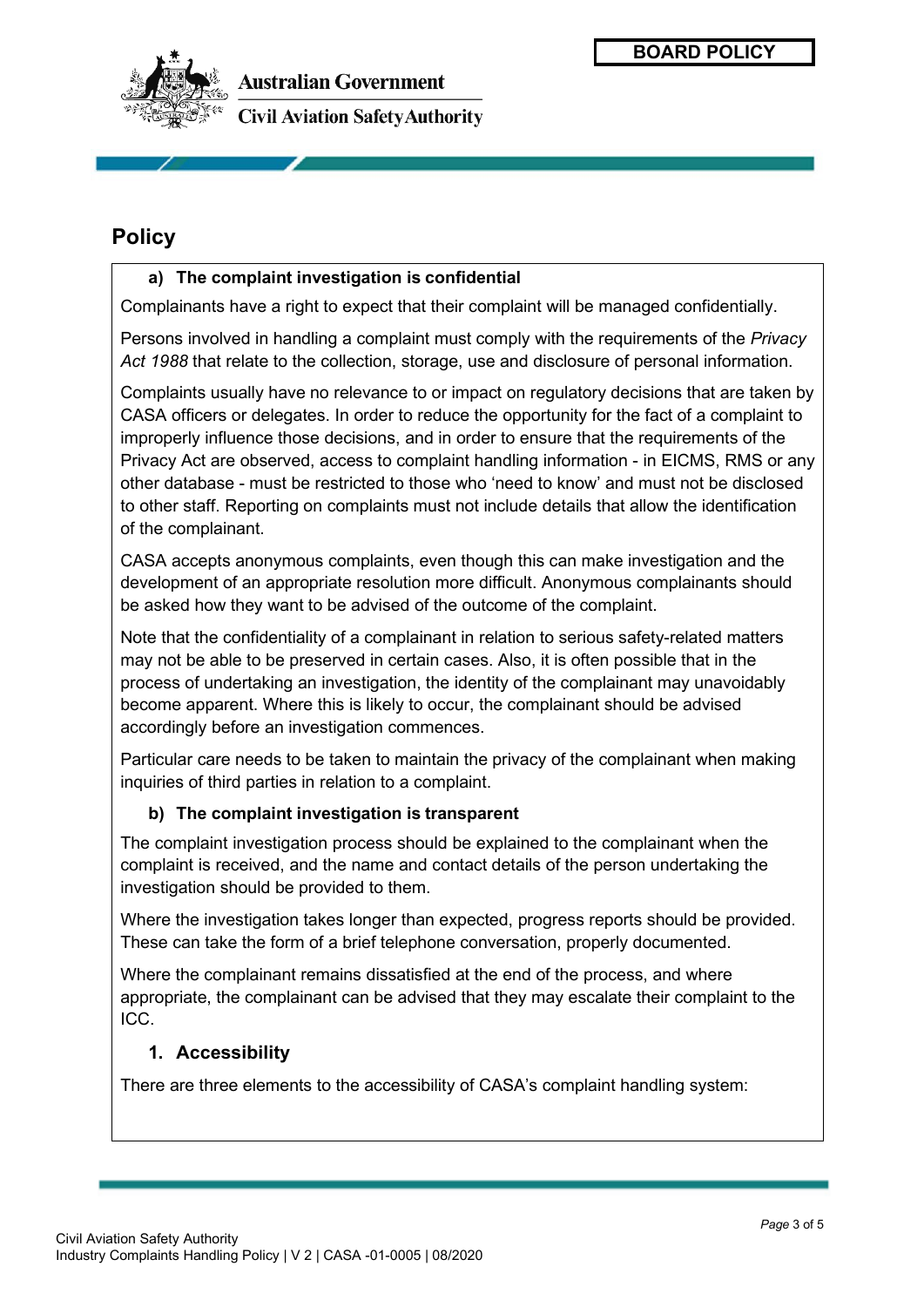

**Australian Government Civil Aviation Safety Authority** 

- a) awareness of the right to complaint
- b) the provision of appropriate channels for doing so
- c) the absence of fees or other costs associated with the making of a complaint.

When the opportunity arises, CASA staff must advise members of the wider aviation community of CASA's complaint handing system. Awareness of complaints is promoted on CASA's website and through outreach activities.

Access to complaint handling is available through a range of channels: complainants can complete a complaint form on CASA's website, lodge a complaint by telephone or send a letter. While some complaints are particularly technical and investigation is easier if the complainant reduces it to writing, this should not be a barrier to making a complaint. There may be instances, however, where CASA's ability to effectively investigate a complaint will require the provision of certain details in writing.

#### **2. If making a complaint, no fees are charged and the person should experience no other detriment if they make a complaint.**

CASA recognises that some complainants may have special needs. The barriers to complaining are reduced by access to interpreting services for complainants from a non-English speaking background or TTY (teletypewriter) facilities for those with a hearing impairment.

Some members of the community have greater difficulty than others in expressing a grievance or providing further information when asked. CASA staff should be flexible and sensitive when dealing with complaints from vulnerable people. In some cases, and always with the person's express consent, CASA may deal with a friend or advocate who acts on the complainant's behalf.

#### **3. Efficiency**

Complaints should be handled in a way that is proportionate and appropriate. Simple complaints should be resolved quickly and locally, often by telephone contact with the complainant. More complex matters may take longer, require specialist input and be easier to explain in writing.

Decisions about the length of time and the amount of CASA resources to be expended on the investigation and resolution of a complaint are made by CASA officers with reference to the issue raised, not the manner in which it is raised. The mere fact that a person complains repeatedly about the same issue, or through a number of channels, does not mean that their complaint will be expedited.

In cases where the complaint cannot be resolved quickly, the complainant should be kept advised of the progress of the matter and the time it is expected to take to resolve it.